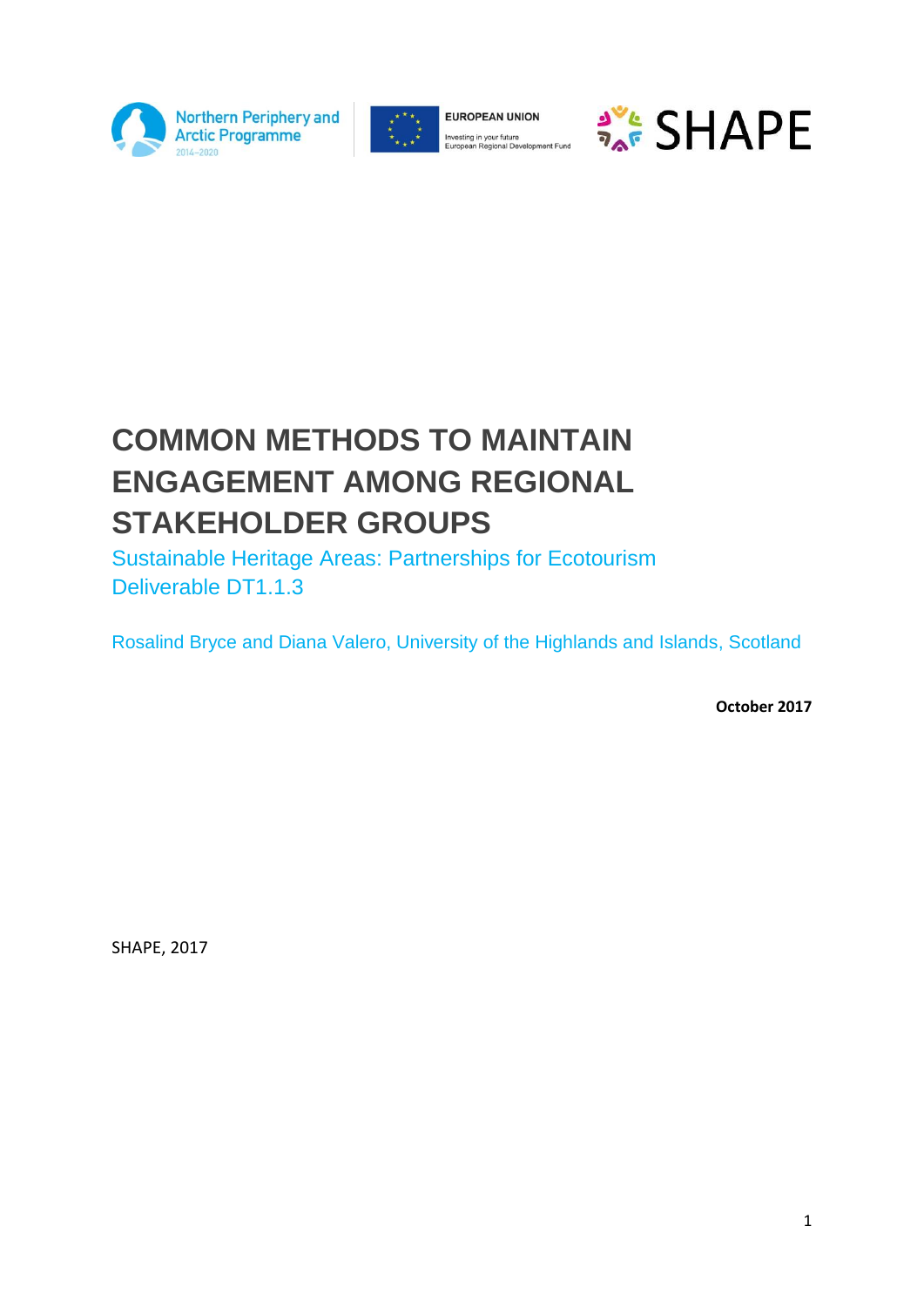





# Acronyms

## SHA Sustainable Heritage Areas

# 1. Introduction

Maintaining stakeholder engagement over the course of SHAPE and beyond the end of the project is key to ensuring the success of the sustainable ecotourism initiatives implemented and developed by SHAPE. The processes by which this is done will develop as work with stakeholders progresses and will depend on the ways in which stakeholders prefer to engage with the project. There has been considerable discussion between partners on the challenges associated with engaging stakeholders and maintaining their engagement (see DT1.1.2). The work done within the WPC – Communication is a key part of maintaining engagement through dissemination of project newsletters, posters and social media channels such as Twitter and Facebook.

# 2. Common methods to maintain engagement among regional stakeholder groups

## **2.1. Understanding stakeholder motivations and expectations**

As explained in DT1.1.2, stakeholders will engage with SHAPE if the objectives and activities of the project are aligned with stakeholder motivations and if stakeholders understand what they may gain by investing their time in being involved. Stakeholder views on preferred means of communication and engagement will be gathered using a questionnaire associated with the first regional stakeholder meetings (see DT1.1.2). Efforts should be made to engage stakeholders via preferred formats and languages in a way that aligns with the geographical specificities of SHAs (see DT1.1.2). For example, in areas where groups and communities are separated by large distances, engagement may need to be targeted at groups in different areas. Similarly, if there are tensions or conflicts between different stakeholder groups, it may be necessary to engage groups separately in certain activities.

#### **2.2. Building on existing partnerships**

Where possible, SHAPE will capitalise on existing partnerships, collaborations and projects ongoing in SHAs. This should motivate stakeholders who wish to be involved with the growth and development of sustainable ecotourism initiatives. It is important to create links with existing projects and learn from past initiatives so that stakeholders feel that there is a logical development in the SHA that takes account of past experience (both positive and negative) and directly builds on previous exercises in stakeholder engagement.

In addition, it is beneficial to identify highly motivated stakeholders (e.g. SHAPE ambassadors or local champions) who have high social capital and interest in SHAPE activities. The involvement of such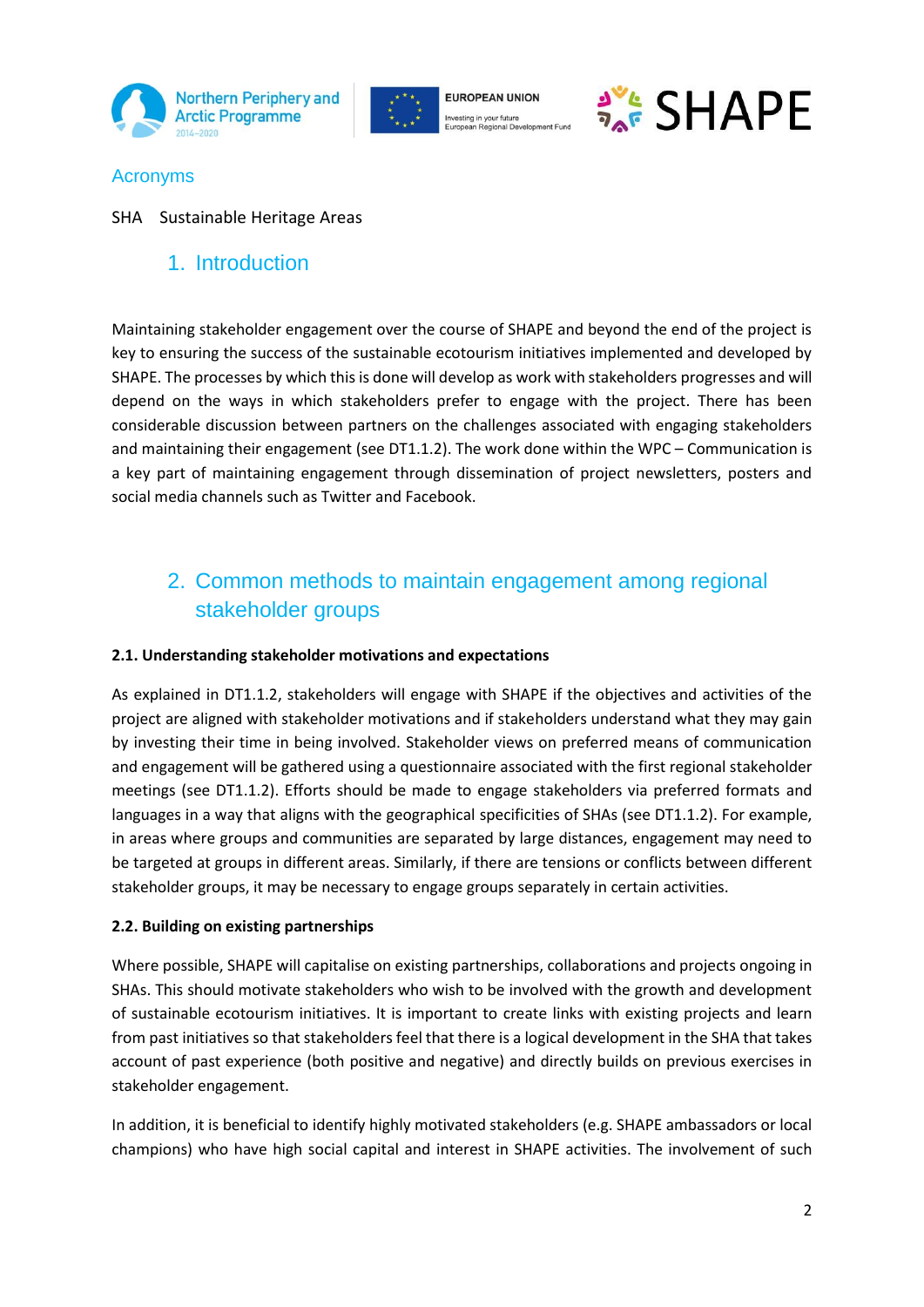





individuals would promote awareness of SHAPE and facilitate the engagement of other stakeholders and the wider community.

# **2.3. Consideration and design of specific events for target groups e.g. youth, minority and indigenous groups** (based on early stakeholder consultation)

The stakeholder identification processes (DT.1.1.1) will highlight target groups for engagement. Ensuring effective engagement with youth is a common theme across the SHAs. This will require specific events with a format that is attractive to younger people. Using film media has been discussed between SHAPE partners as a potentially effective way of engaging both with youth and other parts of communities, and will be explored as the project progresses. There is also scope to develop training and educational opportunities with stakeholders that would could provide both a common priority for stakeholders to unite around, and attractive opportunities for young people and other members of local communities. Training topics could include business development, work experience in different sectors, internships for college/university students in management of natural/cultural heritage assets etc.

#### 2.4. **Co-development of SHAPE activities**

The SHAPE project has been structured to optimise the participation of stakeholders. By inviting stakeholders to participate in regional workshops to identify natural and cultural assets, challenges and solutions, activities for each SHA will be developed from the bottom up. Stakeholders should also be involved where possible in the management of the SHAPE outputs in each SHA. For example they should have key roles in, updating the maps as described in DT.2.1.2, development of the ecotourism initiatives, etc. This will give stakeholders and communities a sense of ownership of the activities, which will increase the likelihood of their continued engagement.

#### 2.5 Transparency and Feedback

Maintaining good communications with the stakeholders is vital for maintaining stakeholder engagement (DT.1.1.2 and Abrahamsen, 2017). The SHAPE partners will share information with the stakeholders in the different SHAs and with the wider community through the future e-service. Ensuring that this resource is relevant and responds to stakeholder demands is critical to its future uptake and impact.

Transparency about the aims of the project and local activitiesis necessary to create a positive context for the stakeholders' collaboration and engagement and to manage expectations. Providing stakeholders with ongoing feedback about how their contributions are influencing the development of project activities in the SHA is an important step in this process.

#### **2.6 Learning journeys**

The SHAPE learning journeys will be a core way of promoting and maintaining stakeholder engagement both within and between SHAs. The opportunity to travel to another country to discuss challenges and to input into ongoing SHAPE initiatives will be attractive to regional stakeholders. The